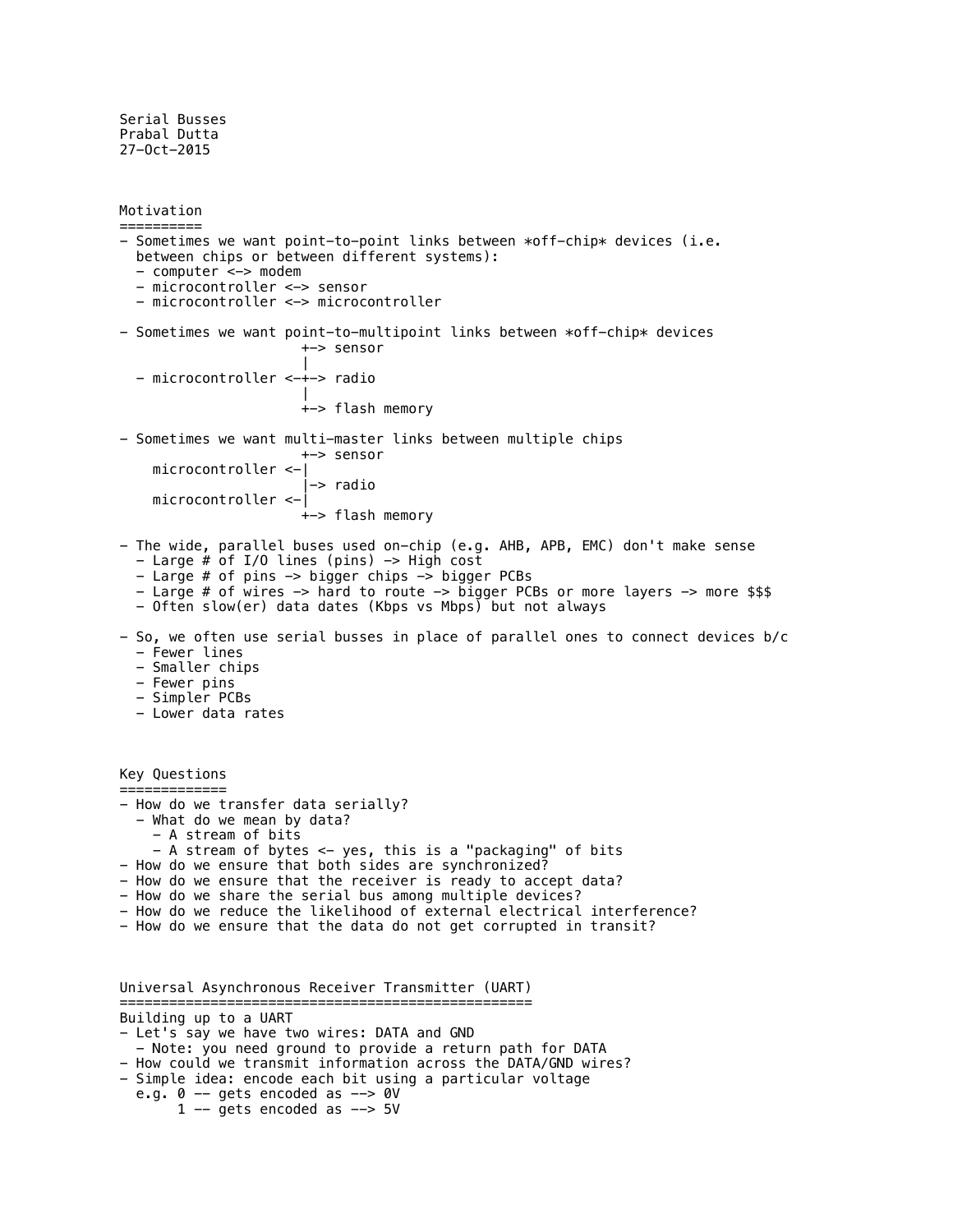- Now, we can simply transmit our data as a sequence of voltages over time:

| $5$ <sub>-</sub> | 011111011<br>v(t)<br>v v v v v v v v v<br>$\sim$<br>$??\ ?$  <br>> t                                                                                                                                                                                                                                                                                                                                                                                                                                                                                                                                                                                                                                                                                                                                                                                                                                                                                                                                                                                                                                                                                                                                                                                                                                                                                                                                                                                                                                                                                                                                                                                                                                                                                                                                                                                                                                                                                                                                                                                                                                                                                              |
|------------------|-------------------------------------------------------------------------------------------------------------------------------------------------------------------------------------------------------------------------------------------------------------------------------------------------------------------------------------------------------------------------------------------------------------------------------------------------------------------------------------------------------------------------------------------------------------------------------------------------------------------------------------------------------------------------------------------------------------------------------------------------------------------------------------------------------------------------------------------------------------------------------------------------------------------------------------------------------------------------------------------------------------------------------------------------------------------------------------------------------------------------------------------------------------------------------------------------------------------------------------------------------------------------------------------------------------------------------------------------------------------------------------------------------------------------------------------------------------------------------------------------------------------------------------------------------------------------------------------------------------------------------------------------------------------------------------------------------------------------------------------------------------------------------------------------------------------------------------------------------------------------------------------------------------------------------------------------------------------------------------------------------------------------------------------------------------------------------------------------------------------------------------------------------------------|
|                  | - ??? -> What should we send when we're idle, i.e. have no data to send?<br>- If we send 0V, then the receiver will interpret that as '0' bit<br>- If we send 5V, then the receiver will interpret that as '1' bit<br>- Solution: introduce the idea of active and idle line states<br>- Need a way to demarcate the two states<br>- Both (i) idle $\rightarrow$ active and (i) active $\rightarrow$ idle demarcations are needed<br>- One approach<br>- The line starts in an idle state (let's just agree that's a steady 5V)<br>- Let's agree that a "start of transmission" occurs when the 5V goes to 0V<br>- This idea works *if* the first bit is a '0' bit but doesn't work for '1'<br>- Simple fix:<br>- Introduce a "start bit" that is always '0'<br>- Then, send the actual data value(s)<br>- So it now looks like this:                                                                                                                                                                                                                                                                                                                                                                                                                                                                                                                                                                                                                                                                                                                                                                                                                                                                                                                                                                                                                                                                                                                                                                                                                                                                                                                             |
| $5$ <sup>-</sup> | I I S 0 1 1 1 1 1 0 1 1 <-- where I=idle; S=start bit<br>0=zero bit; 1=one bit                                                                                                                                                                                                                                                                                                                                                                                                                                                                                                                                                                                                                                                                                                                                                                                                                                                                                                                                                                                                                                                                                                                                                                                                                                                                                                                                                                                                                                                                                                                                                                                                                                                                                                                                                                                                                                                                                                                                                                                                                                                                                    |
|                  | - On the receive end, how do we know how to interpret that signals?<br>- Sure, we can detect the "start bit" but then what?<br>- We don't have a shared clock so we don't know what the bit boundaries are!<br>- Option 1: we could add a clock line<br>- But that will add a wire in each direction $(A \rightarrow B, B \rightarrow A)$<br>- So we won't do that (for now)<br>- Note: we'll eventually return to this question later (i.e. SPI and I2C)<br>- Option 2: we could have both the TX and RX *agree* a priori on bit rate<br>- e.g. both agree that they will use 9600 bps (bits per seconds)<br>- Since 9600 bits are transmitted each second, each bit takes 1/9600 s<br>$-$ a "bit time" is therefore 1/9600 sec = 104.166 us<br>- OK, so starting with the "start bit" as a trigger<br>- The TX will send a new bit every 104.166 us<br>- The RX will expect a bit transition every 104.166 us<br>- Note: bit rate vs baud rate (same value here, but could be different)<br>- Bit rate vs baud rate aside:<br>- We're encoding 1 bit in each 104.166 us by encoding $0 \rightarrow 0V$ , 1 -> 5V<br>- But we could encode more than 1 bit in each 104.166 us, e.g. 2 bits:<br>00 -> 0V, 01 -> 1.67 V, 10 -> 3.33 V, 11 -> 5 V<br>- In this case, we say that the bit rate has doubled: 2 bits/104.16 us<br>- But the baud rate has remained the same: 1 baud/104.166 us<br>- So, what's a baud? It's the fundamental "symbol" that encodes data<br>- If such a symbol encodes 2 bits, then the bit rate = 2x baud rate<br>- Of course, agreement only ensures we know the bit transition times<br>- Still need to sample the actual bit values, not just know when<br>the bits change!<br>- Probably a good idea to sample in the middle of a bit time<br>- To sample at the middle of a bit, we must<br>- Generate a clock at the receiver<br>- That will sample at a point halfway between two bit edges<br>- Which requires us to run the clock twice as fast as the<br>data rate at which the sender and receiver agreed<br>(or even faster and take a majority vote)<br>- And we must synchronize this edge with the edge of the start bit |